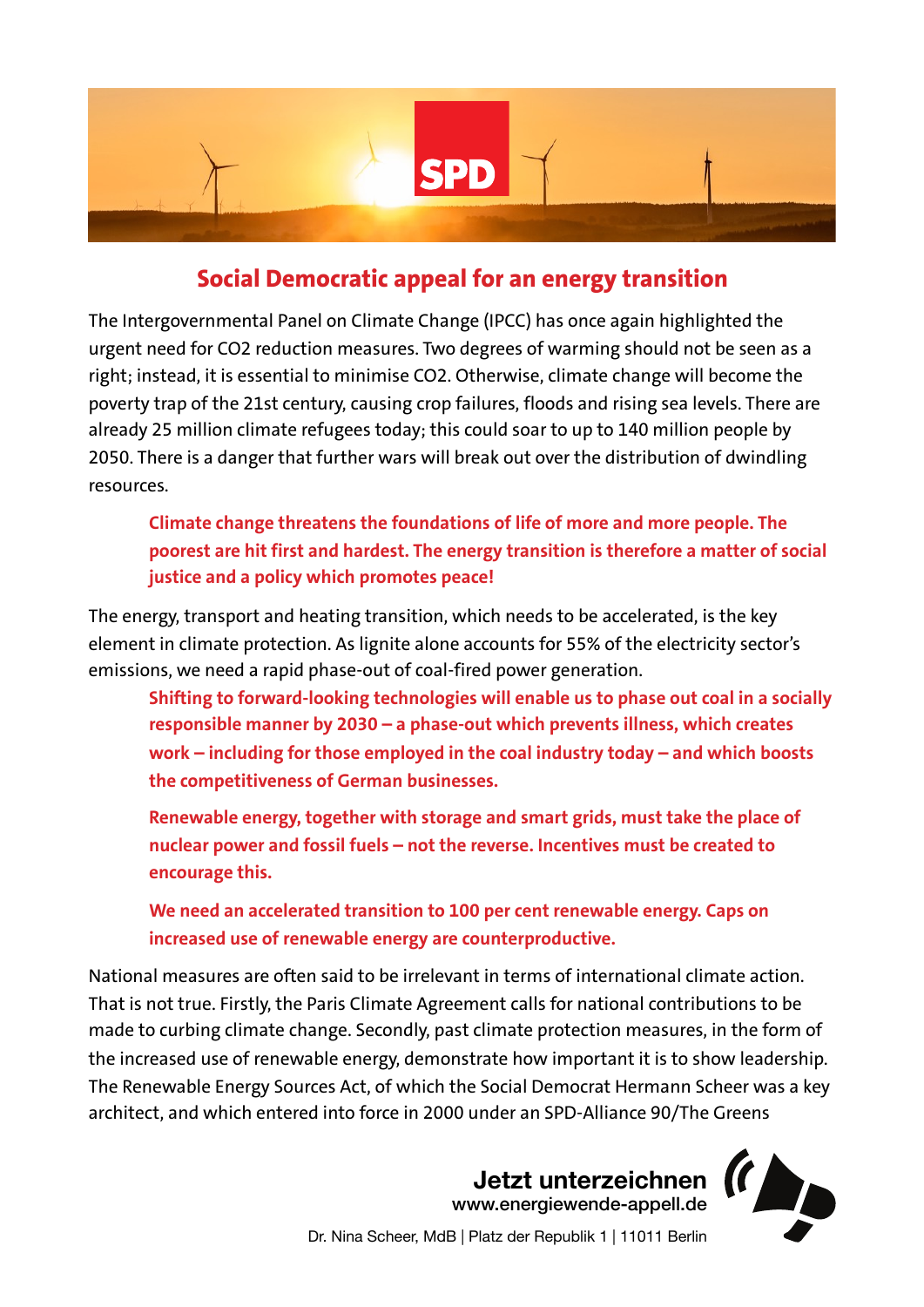coalition government, is regarded as the main catalyst for a now global shift to renewable energy sources. It also enabled renewable energy technologies to become economically competitive.

**Climate protection means thinking globally and acting locally. As a leading technology country and exporter, Germany has a special responsibility to pursue a decentralised approach, with the participation of local people. This can also promote value creation in rural areas and reduce the pressure on urban centres, alleviating the housing shortage.** 

Dependence on finite energy resources means a foreseeable rise in energy poverty when this scarcity is reflected in energy prices. Fuel supply shortages caused by low river levels, which are already leading to varying prices within Germany at present, are a warning sign. Each year, the people of Germany pay for 57 billion euros in subsidies harmful to the climate. Pollutants have a price, and this must be made visible. Only then can an energy market develop.

## **We support a carbon or pollutant pricing mechanism for a fair energy market!**

*"The rapid and comprehensive introduction of renewable energy sources today guarantees that tomorrow we will have environmentally friendly, secure and low-cost energy for all." Dr Hermann Scheer (29 April 1944 – 14 October 2010)* 

## **Initial signatories**

- **Dr Nina Scheer,** Member of the Bundestag, Deputy Chairwoman of the Parliamentary Advisory Council on Sustainable Development, deputy spokeswoman of the Working Group on the Environment, Nature Conservation and Nuclear Safety of the SPD parliamentary group in the Bundestag, Siebeneichen
- **Christian Pegel,** Minister of Energy, Infrastructure and Digitalisation of Land Mecklenburg-Western Pomerania, Greifswald
- **Johann Saathoff,** Member of the Bundestag, energy-policy coordinator of the SPD parliamentary group in the Bundestag, Krummhörn
- **Carsten Träger,** Member of the Bundestag, spokesman of the Working Group on the Environment, Nature Conservation and Nuclear Safety of the SPD parliamentary group in the Bundestag, Fürth
- **Ute Vogt,** Member of the Bundestag, Stuttgart
- **Ulrich Kelber,** Former Member of the Bundestag, Bonn
- **Ulli Nissen,** Member of the Bundestag, deputy spokeswoman of the Working Group on the Environment, Nature Conservation and Nuclear Safety of the SPD parliamentary group in the Bundestag, Frankfurt am Main
- **Detlev Pilger,** Member of the Bundestag, Member of the Committee on the Environment, Nature Conservation and Nuclear Safety, Koblenz
- **Natascha Kohnen,** Member of the Bavarian Land Parliament, spokeswoman on energy policy for the SPD parliamentary group, Neubiberg